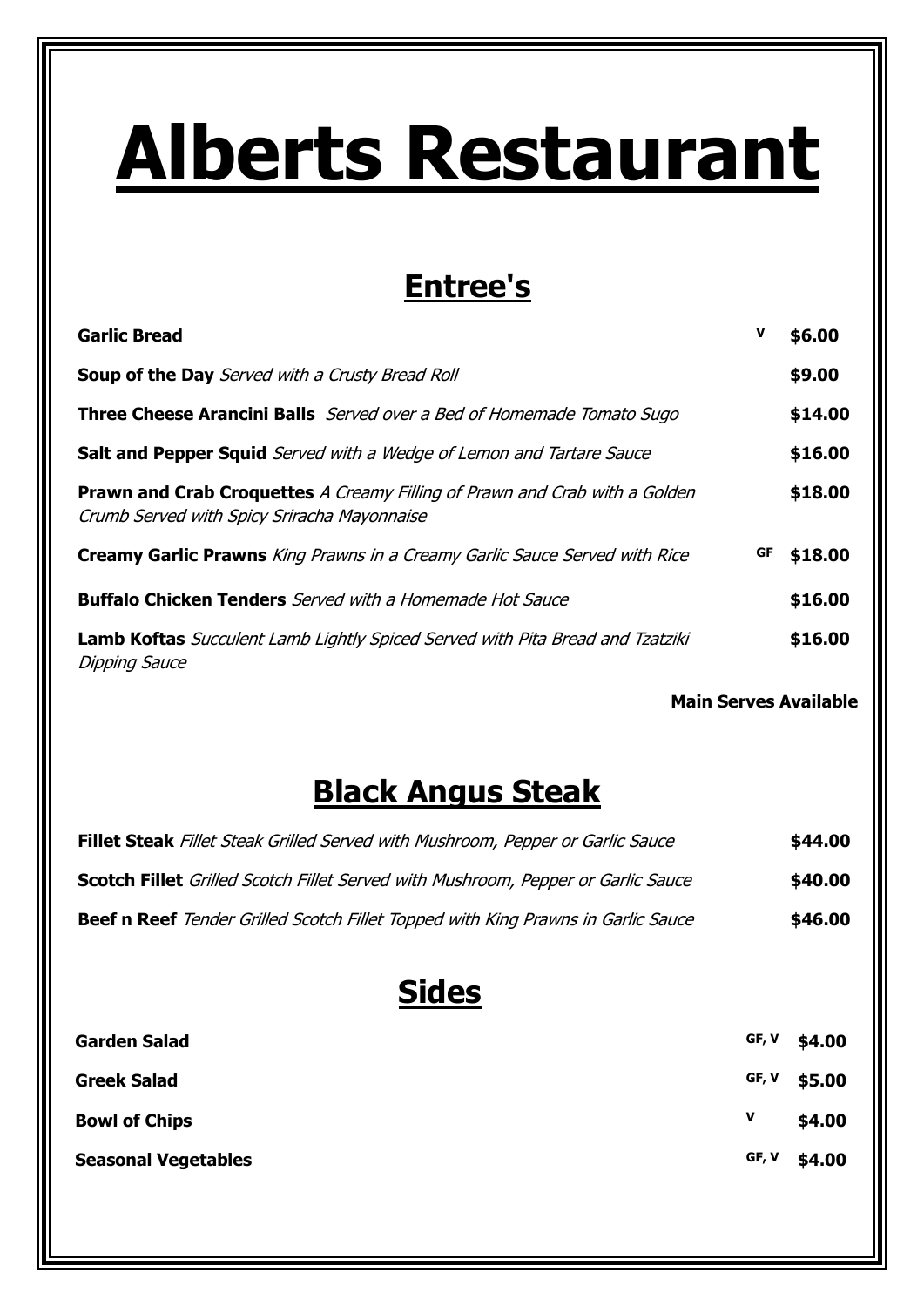## **Mains**

| <b>Chicken Kiev</b> Crispy Crumbed Chicken Breast with Garlic Butter Sauce                                                                          |                  | \$30.00            |
|-----------------------------------------------------------------------------------------------------------------------------------------------------|------------------|--------------------|
| <b>Chicken Parmigiana</b> Crumbed Chicken Breast Fillet Topped with Homemade Napoli<br>Sauce and Cheese                                             |                  | \$30.00            |
| <b>Lamb Shank</b> Lamb Cooked in a Red Wine and Herb Jus, Served with Creamy Mash<br>and Parsnip Crisps                                             | <b>GFO</b>       | \$30.00            |
| <b>Pork Milanese</b> Herb and Parmesan Crusted Pork Cutlet Served with Parmesan Mash<br>and Steamed Winter Greens                                   |                  | \$36.00            |
| <b>Beef and Guinness Hotpot</b> Scotch Fillet Beef, Slow Cooked in a Rich Beer Broth<br>and Topped with Crusty Puff Pastry, Served with Creamy Mash |                  | \$30.00            |
| GF<br>Fish of The Day Served with Baby Chats Potatoes, Seared Cherry Tomatoes,<br>Steamed Broccolini and a Lemon Butter Sauce                       |                  | \$ M.P             |
| GF<br>Spiced Salmon Served with a Creamy Parsnip Puree and an Orange Butter Sauce                                                                   |                  | \$34.00            |
| <b>Seafood Chowder</b> Seared Scallops, Prawns, Mussels, and Snapper in a Creamy<br>Chowder Soup Served with Crusty Bread                           | GFO              | \$32.00            |
| <b>Fish &amp; Chips</b> Crispy Battered Fish Served with Chips, Salad and Tartare Sauce.                                                            |                  | \$24.00            |
| <b>Bacon and Mushroom Carbonara</b> Crispy Bacon, Mushroom and Fresh Parmesan<br>served with Spaghetti in a Light Cream Sauce                       |                  | \$26.00            |
| GF,V<br><b>Vegetarian Coconut Curry</b> Seasonal Vegetables in a Mild Coconut Sauce, Served                                                         |                  | \$26.00            |
| with Steamed Rice<br><b>Chicken or Beef</b>                                                                                                         |                  | \$30.00            |
| <b>Vegetarian Stir fry</b> Mixed Vegetables Served with Noodles and a Light Asian Sauce<br><b>Chicken or Beef</b>                                   | v,<br><b>GFO</b> | \$26.00<br>\$30.00 |
| GFO= Gluten Free Option                                                                                                                             |                  |                    |
| GF= Gluten Free<br>V= Vegetarian                                                                                                                    |                  |                    |
| <b>Children's Menu</b>                                                                                                                              |                  |                    |

(Available to children under 12)

| <b>Fish &amp; Chips</b>            | \$12.00 |
|------------------------------------|---------|
| <b>Chicken Nuggets &amp; Chips</b> | \$12.00 |
| <b>Sausages and Chips</b>          | \$12.00 |
| <b>Lasagna and Garlic Bread</b>    | \$12.00 |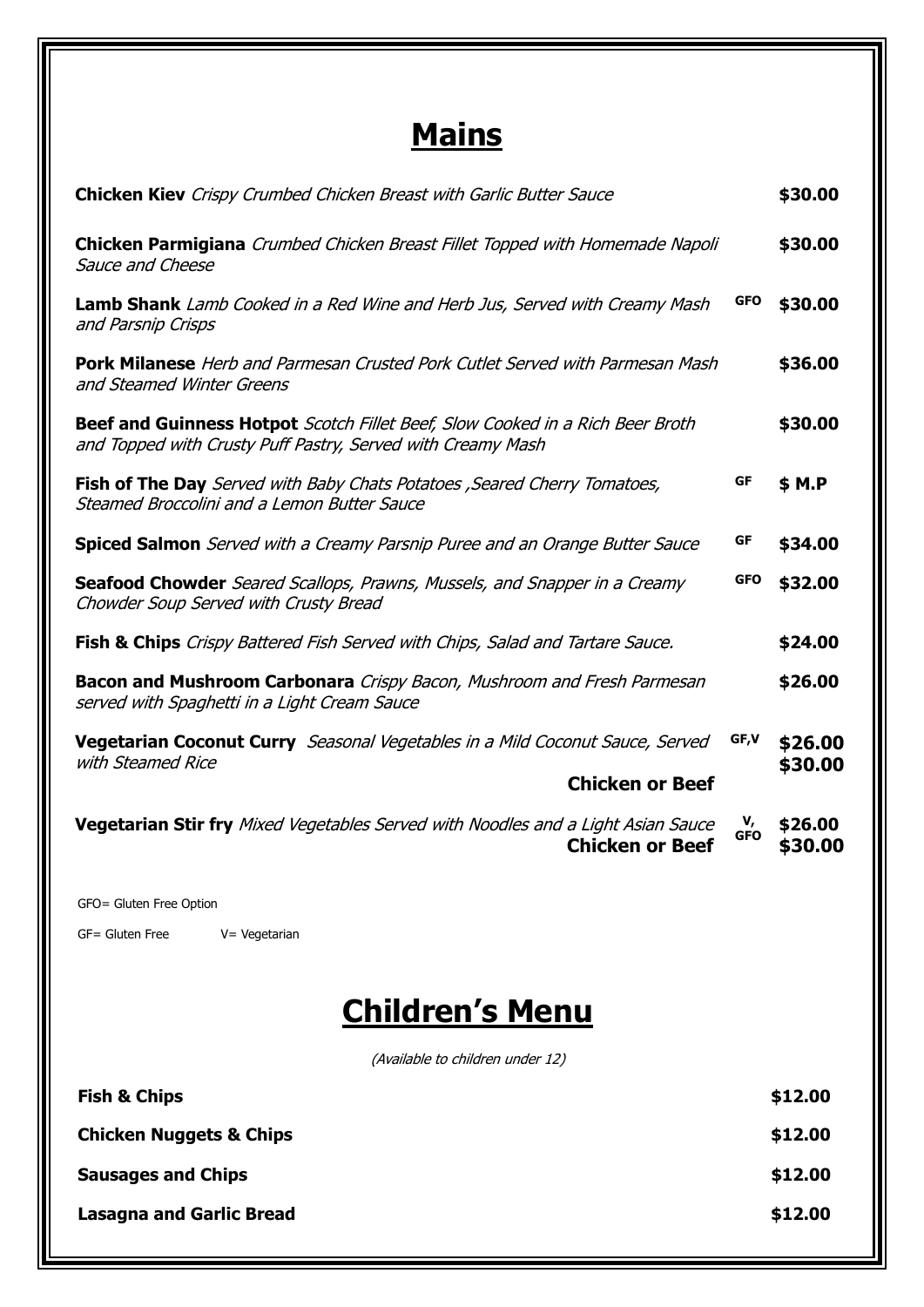# **White Wine**

|                                                                                               | <b>BOTTLE</b> | <b>GLASS</b> |
|-----------------------------------------------------------------------------------------------|---------------|--------------|
| <b>AMBERLEY</b><br><b>Chenin Blanc</b><br>Margaret River WA                                   | \$30.00       | \$8.00       |
| <b>EVANS &amp; TATE</b><br>Chardonnay<br>South Australia                                      | \$30.00       | \$8.00       |
| <b>GOUNDREY</b><br><b>Unwooded Chardonnay</b><br>Margaret River WA                            | \$30.00       | \$8.00       |
| <b>HOUGHTON</b><br><b>Classic White</b><br>Western Australia                                  | \$30.00       | \$8.00       |
| <b>THE SUM</b><br><b>Sauvignon Blanc</b><br>Denmark WA                                        | \$30.00       | \$8.00       |
| <b>SEVEN</b><br><b>Marlborough Sauvignon Blanc</b><br>New Zealand                             | \$30.00       | \$8.00       |
| <b>EVANS &amp; TATE CLASSIC WHITE</b><br><b>Semillon Sauvignon Blanc</b><br>Margaret River WA | \$38.00       |              |
| <b>DRIFTWOOD CLASSIC WHITE</b><br><b>Semillon Sauvignon Blanc</b><br>Margaret River WA        | \$38.00       |              |
| <b>WEST CAPE HOWE</b><br><b>Semillon Sauvignon Blanc</b><br>Western Australia                 | \$38.00       |              |
|                                                                                               |               |              |